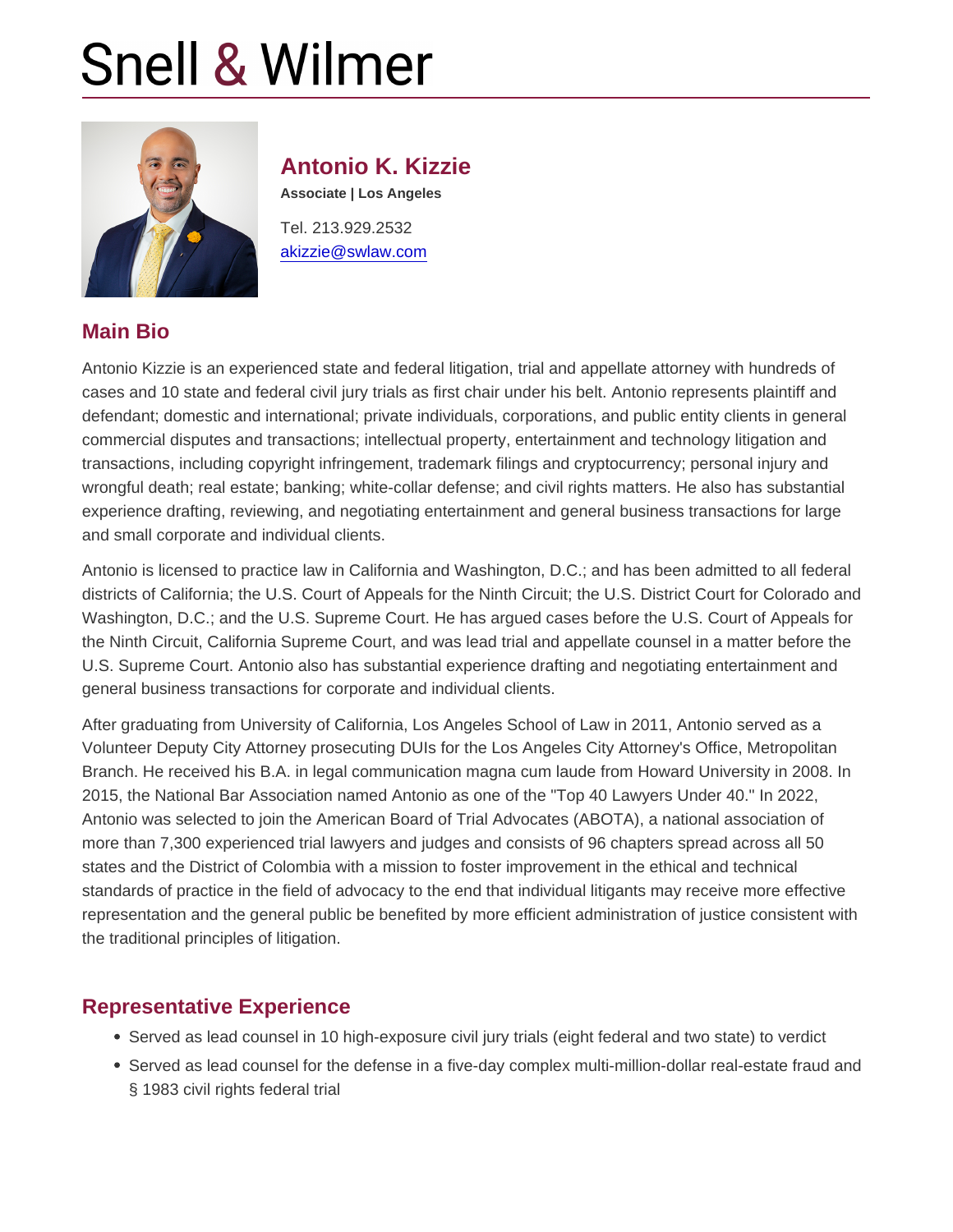- Served as lead counsel for the defense representing a public entity client in a multi-million-dollar severe personal injury and§ 1983 civil rights trial
- Served as lead counsel for the defense representing a public entity client in a federal wrongful death and § 1983 civil rights trial
- Served as lead Ninth Circuit Appellate attorney and co-counsel on case before the United States Supreme Court regarding § 1983 liability for Miranda warnings
- Represented an internationally based client in a matter involving a business dispute with former production company partners
- Represented cryptocurrency purchaser in breach of contract arbitration
- Represented a national bank in its defense of several cases brought by plaintiffs involving allegations of financial fraud, breach of contract, breach of fiduciary duties and negligence
- Represented a public entity railroad client in premises liability matter
- Represented a public entity railroad client in its defense of numerous premises liability, wrongful death, and personal injury cases
- Argued before the California Supreme Court in a case involving real estate fraud and elder abuse
- Argued before the 2nd District of California Court of Appeal in a case involving the applicability of the Hague Convention and California laws of service to an internationally based party
- Represented an elderly plaintiff against a public entity for § 1983 civil rights violations
- Negotiated numerous agreements on behalf of entity and individual entertainment clients involving television, movie, new media, reality, streaming, and music projects
- Lead counsel on behalf of public entity, corporate, domestic, and international clients in over 100 state and federal cases involving commercial, intellectual property, personal injury, real estate, financial, and civil rights disputes
- Lead prosecutor in three DUI criminal trials to verdict

## **Education**

- University of California, Los Angeles School of Law (J.D., 2011)
- Howard University (B.A., magna cum laude in legal communications, 2008)
	- Phi Beta Sigma Fraternity, Member
	- Phi Sigma Pi National Honor Fraternity, Member
- American Institute of Foreign Study, Granada, Spain (2007)

## **Languages**

• Spanish

## **Professional Memberships & Activities**

- American Board of Trial Advocates, Member
- Association of Southern California Defense Counsel, Member
- **Beverly Hills Bar Association, Member**
- Howard University Alumni Association of Greater Los Angeles, Member
- John M. Langston Bar Association, Member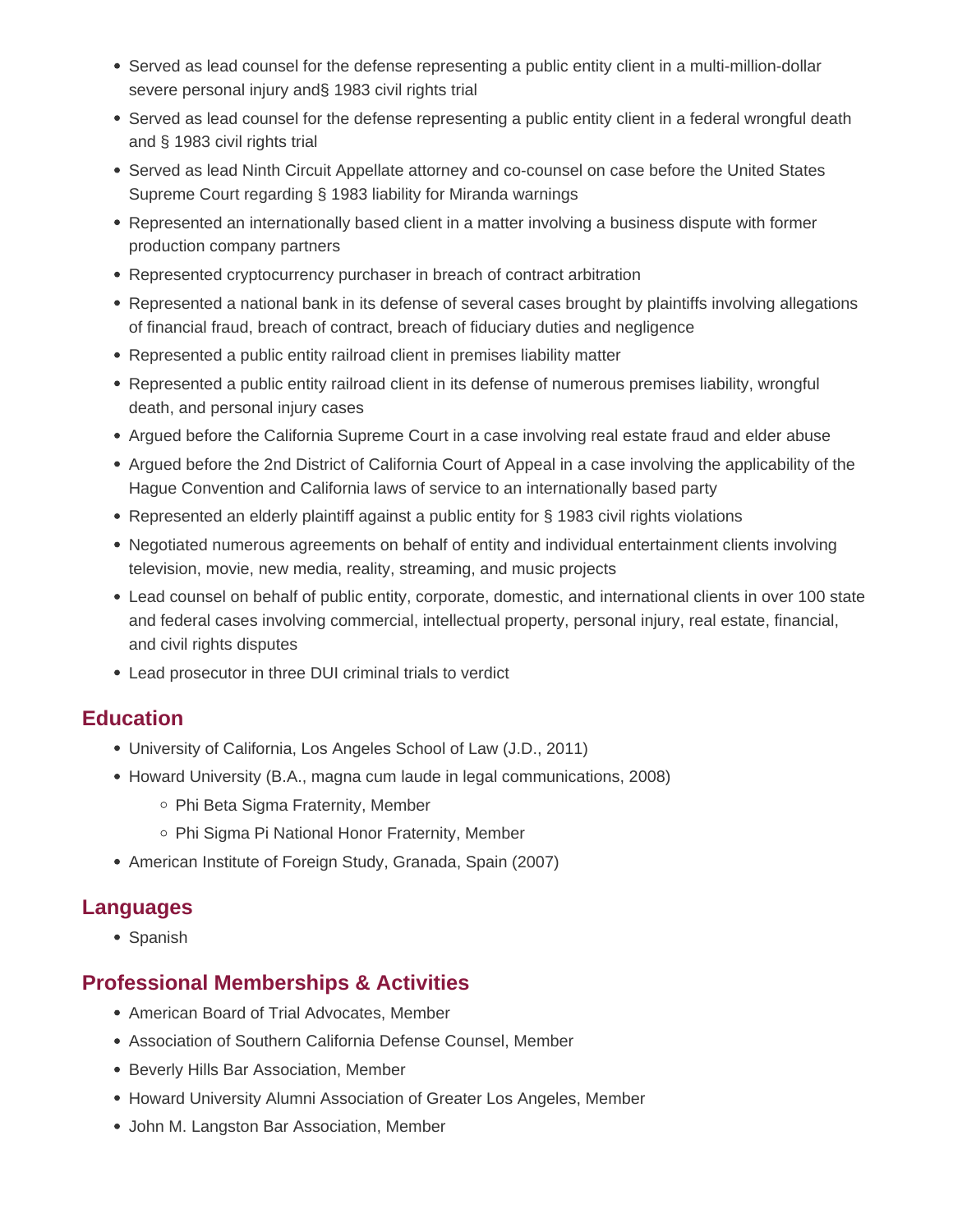- Los Angeles County Bar Association, Member
- Mexican American Bar Association, Member
- UCLA Alumni Association, Member
- UCLA Black Alumni Association, Member
- Black Entertainment and Sports Lawyers Association, Member

# Representative Presentations & Publications

- ["10 Key Points of the Lummis-Gillibrand Crypto Bill,](https://www.swlaw.com/publications/legal-alerts/3084)" Co-Author, Snell & Wilmer Legal Alert (June 16, 2022)
- "Constitutional Policing & U.S.C. § 1983 Liability," Presenter, County of Los Angeles Sheriff's Department, Special Enforcement Bureau (2021)
- "Know Your Rights," Panelist, Inland Empire Youth (2020)

## Professional Recognition & Awards

- National Bar Association, "Top 40 Attorneys Under 40 Award" Recipient (2015)
- Howard University "Move Maker" Award Recipient (2019)
- John M. Langston Bar Association, President's Award Recipient (2013, 2015)
- City of Compton, Service Appreciation Award Recipient (2016)
- Twenty-Seven (27) "5-star" AVVO.com reviews

#### Community Involvement

- John M. Langston Board Association, Board Member (2009-2016)
- Los Angeles Food Bank, Volunteer (2010-2016)
- Boys & Girls Club of Metro Los Angeles, Volunteer/Karaoke Fundraiser Director (2016)

## Previous Professional Experience

- Ivie McNeill Wyatt Purcell & Diggs, APLC, Senior Associate
- The Los Angeles City Attorney's Office, Deputy City Attorney
- Occhipinti Law Group, Law Clerk
- The Cochran Firm Los Angeles, Law Clerk
- Viacom/BET Networks Business and Legal Affairs, Law Clerk
- Creative Artists Agency, Intern
- California Lawyers for the Arts, Law Clerk

#### Bar Admissions

- California
- District of Columbia

## Court Admissions

- United States Supreme Court
- United States Court of Appeals, Ninth Circuit
- United States Court of Appeals, District of Columbia Circuit